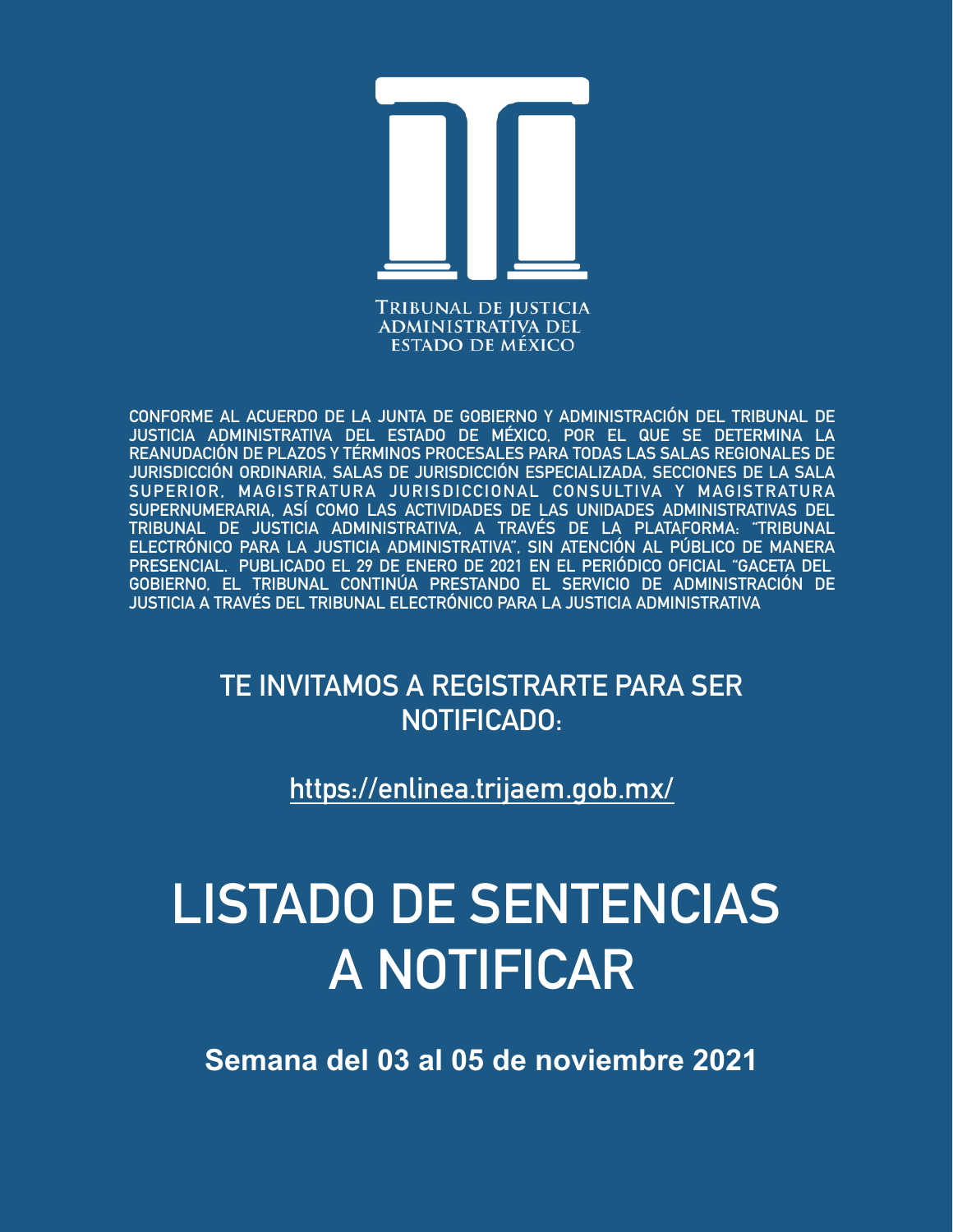### **TERCERA SALA REGIONAL TLALNEPANTLA DE BAZ**

| <b>JUICIOS ADMINISTRATIVOS</b> |
|--------------------------------|
| 62/2019                        |
| 467/2020                       |
| 515/2020                       |
| 08/2021                        |
| 276/2021                       |
| 471/2021                       |
| 511/2021                       |
| 564/2021                       |
| 565/2021                       |
| 567/2021                       |
| 570/2021                       |
| 573/2021                       |
| 575/2021                       |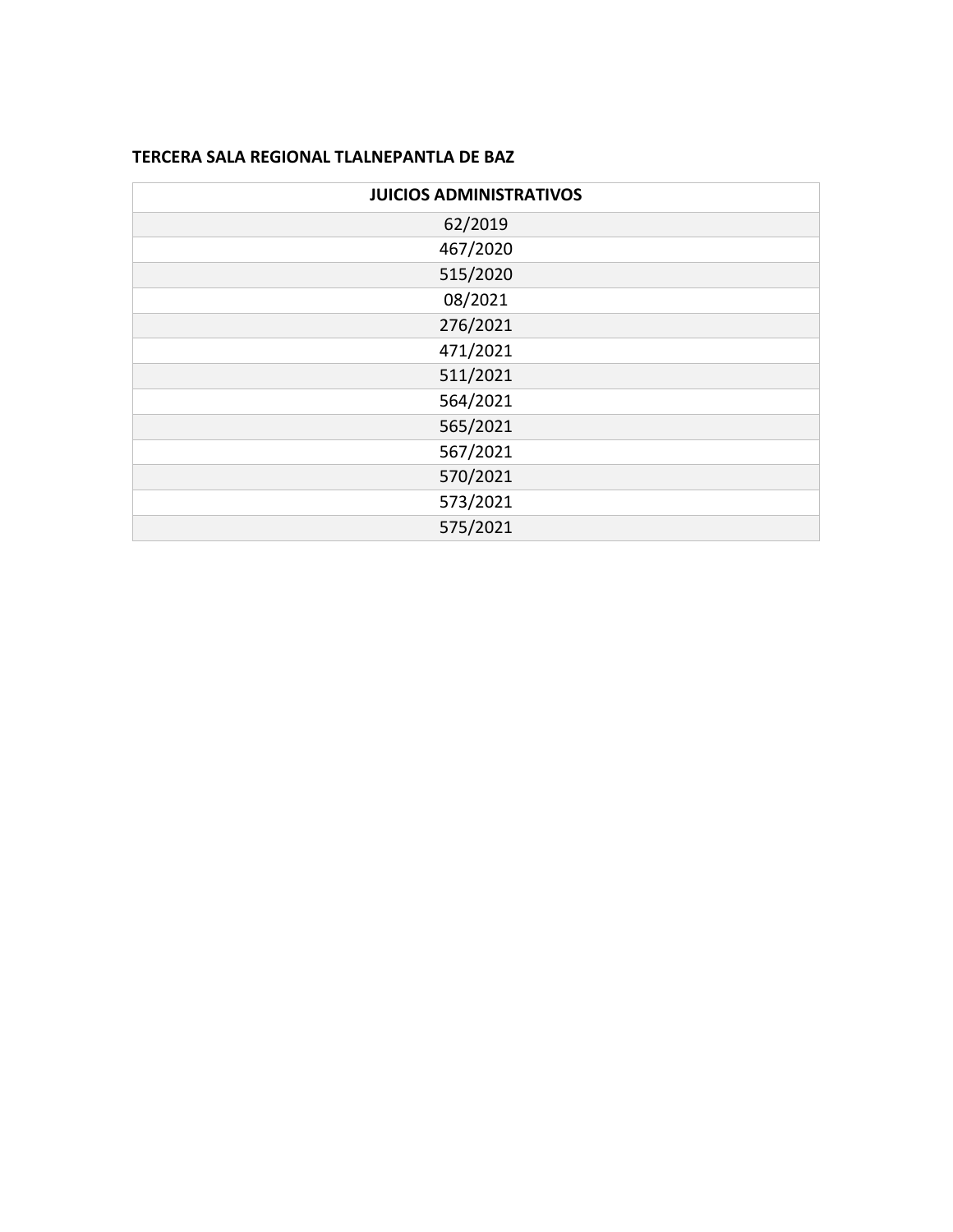#### **SEXTA SALA REGIONAL ATIZAPAN DE ZARAGOZA**

| <b>JUICIOS ADMINISTRATIVOS</b> |
|--------------------------------|
| 64/2020                        |
| 108/2019                       |
| 318/2020                       |
| 49/2020 F                      |
| 560/2020                       |
| 28/2020                        |
| 149/2020                       |
| 538/2020                       |
| 517/2020                       |
| 515/2020                       |
| 743/2019                       |
| 219/2021                       |
| 164/2021                       |
| 522/2020                       |
| 237/2021                       |
| 275/2021                       |
| 262/2020                       |
| 192/2021                       |
| 344/2020                       |
| 214/2020                       |
| 215/2020                       |
| 217/2020                       |
| 263/2020                       |
| 459/2020                       |
| 490/2020                       |
| 219/2020                       |
| 564/2019                       |
| 442/2020                       |
| 535/2020                       |
| 75/2021                        |
| 78/2021                        |
| 549/2020                       |
| 482/2020                       |
| 36/2021                        |
| 168/2019                       |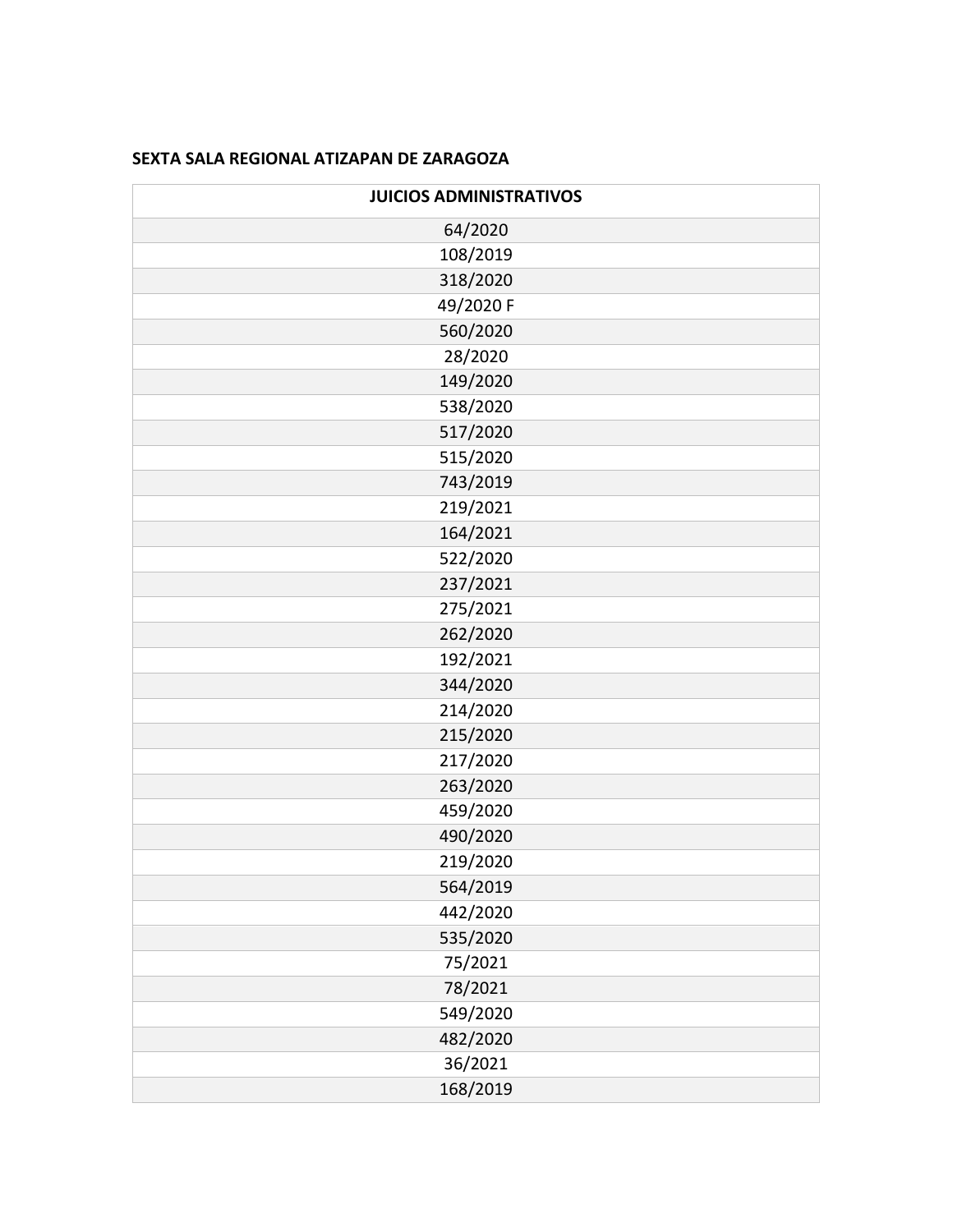| <b>JUICIOS ADMINISTRATIVOS</b> |
|--------------------------------|
| 10/2021                        |
| 398/2020                       |
| 24/2021                        |
| 25/2021                        |
| 281/2021                       |
| 31/2020                        |
| 332/2021                       |
| 718/2019                       |
| 471/2021                       |
| 509/2021                       |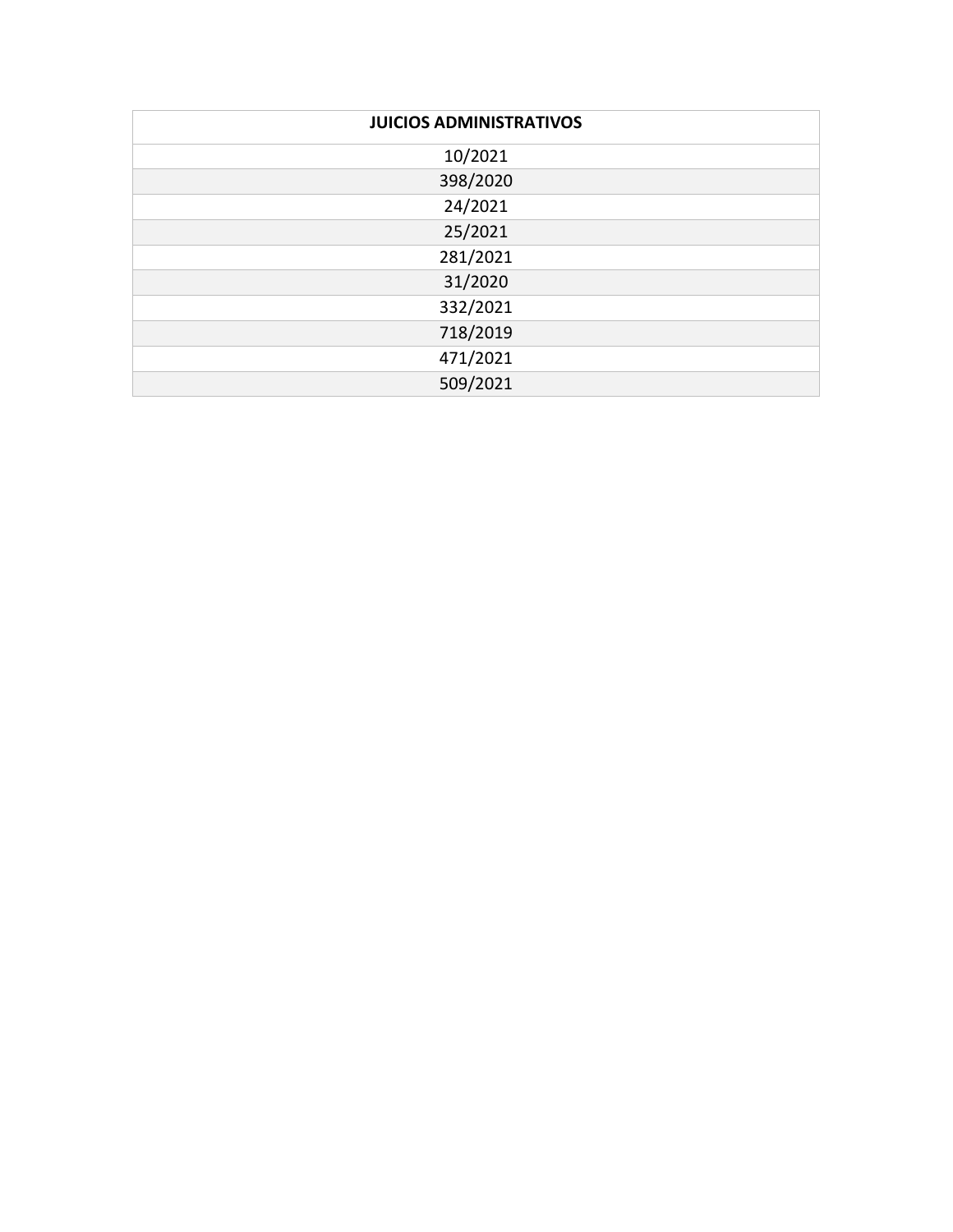#### **OCTAVA SALA ESPECIALIZADA TOLUCA**

| <b>JUICIOS ADMINISTRATIVOS</b> | <b>RECURSO DE INCONFORMIDAD</b> |
|--------------------------------|---------------------------------|
| EJA 89/2021                    | ERA 129/2021                    |
| EJA 78/2021                    | ERA 130/2021                    |
|                                | ERA 131/2021                    |
|                                | ERA 132/2021                    |
|                                |                                 |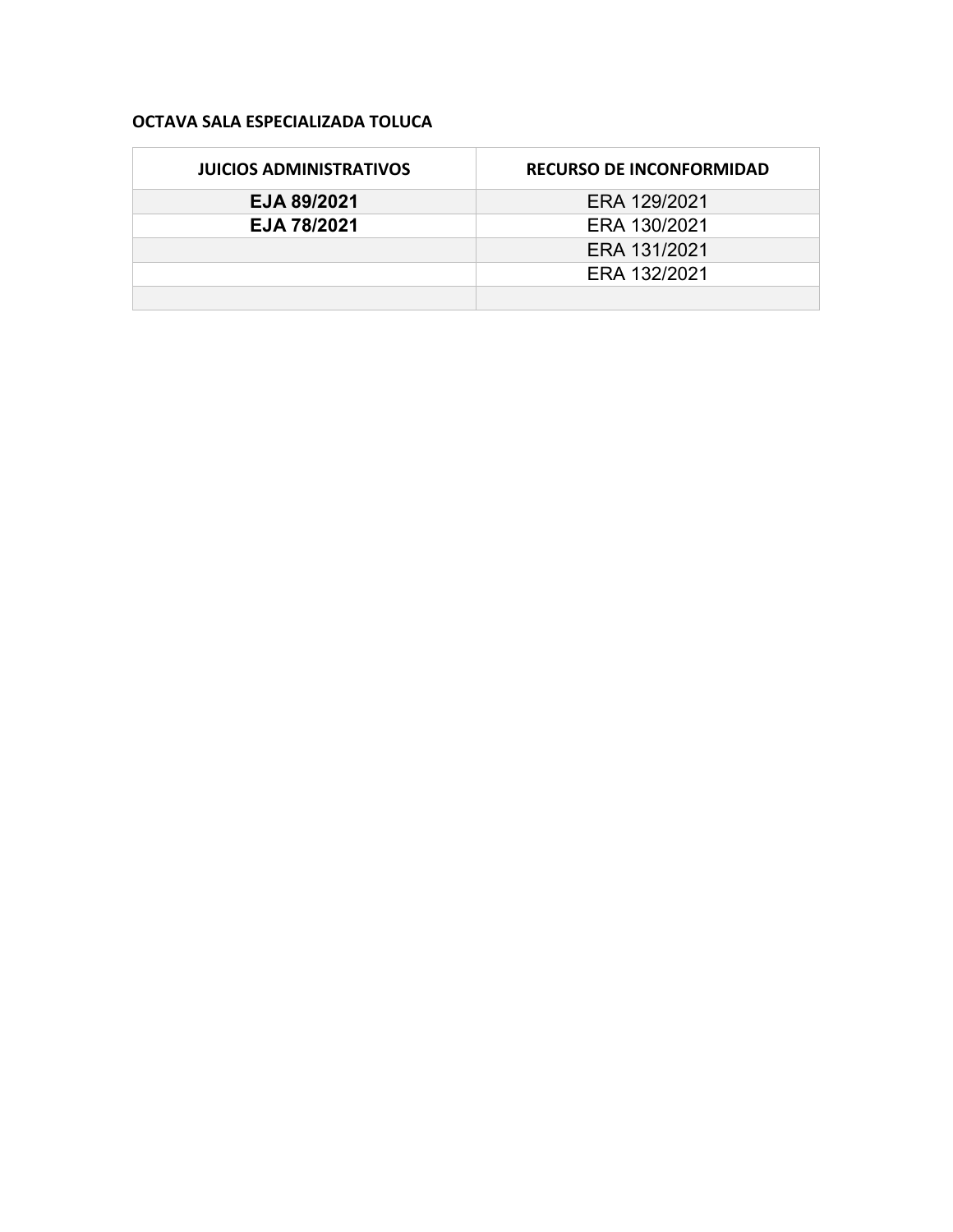## **PRIMERA SECCIÓN DE LA SALA SUPERIOR TOLUCA**

| RECURSOS DE REVISIÓN     | <b>EXCITATIVA</b> | <b>ACLARACIÓN DE</b><br><b>SENTENCIA</b> |
|--------------------------|-------------------|------------------------------------------|
| 386/2021                 | 179/2021          | 592/2021                                 |
| 450/2021                 | 190/2021          | 706/2021                                 |
| 476/2021                 | 191/2021          |                                          |
| 523/2021                 | 194/2021          |                                          |
| 529 Y 545/2021 ACUM.     | 196/2021          |                                          |
| 579/2021                 | 197/2021          |                                          |
| 585/2021                 | 200/2021          |                                          |
| 600/2021                 | 201/2021          |                                          |
| 604-605 y 606/2021 ACUM. | 202/2021          |                                          |
| 612/2021                 | 203/2021          |                                          |
| 619/2021                 | 204/2021          |                                          |
| 622 y 623/2021 ACUM.     | 205/2021          |                                          |
| 640/2021                 | 206/2021          |                                          |
| 642 y 644/2021 ACUM.     | 208/2021          |                                          |
| 648/2021                 | 209/2021          |                                          |
| 672/2021                 |                   |                                          |
| 684/2021                 |                   |                                          |
| 700/2021                 |                   |                                          |
| 701/2021                 |                   |                                          |
| 717/2021                 |                   |                                          |
| 724/2021                 |                   |                                          |
| 727/2021                 |                   |                                          |
| 742-745/2021 ACUM.       |                   |                                          |
| 739/2021                 |                   |                                          |
| 740/2021                 |                   |                                          |
| 746/2021                 |                   |                                          |
| 781/2021                 |                   |                                          |